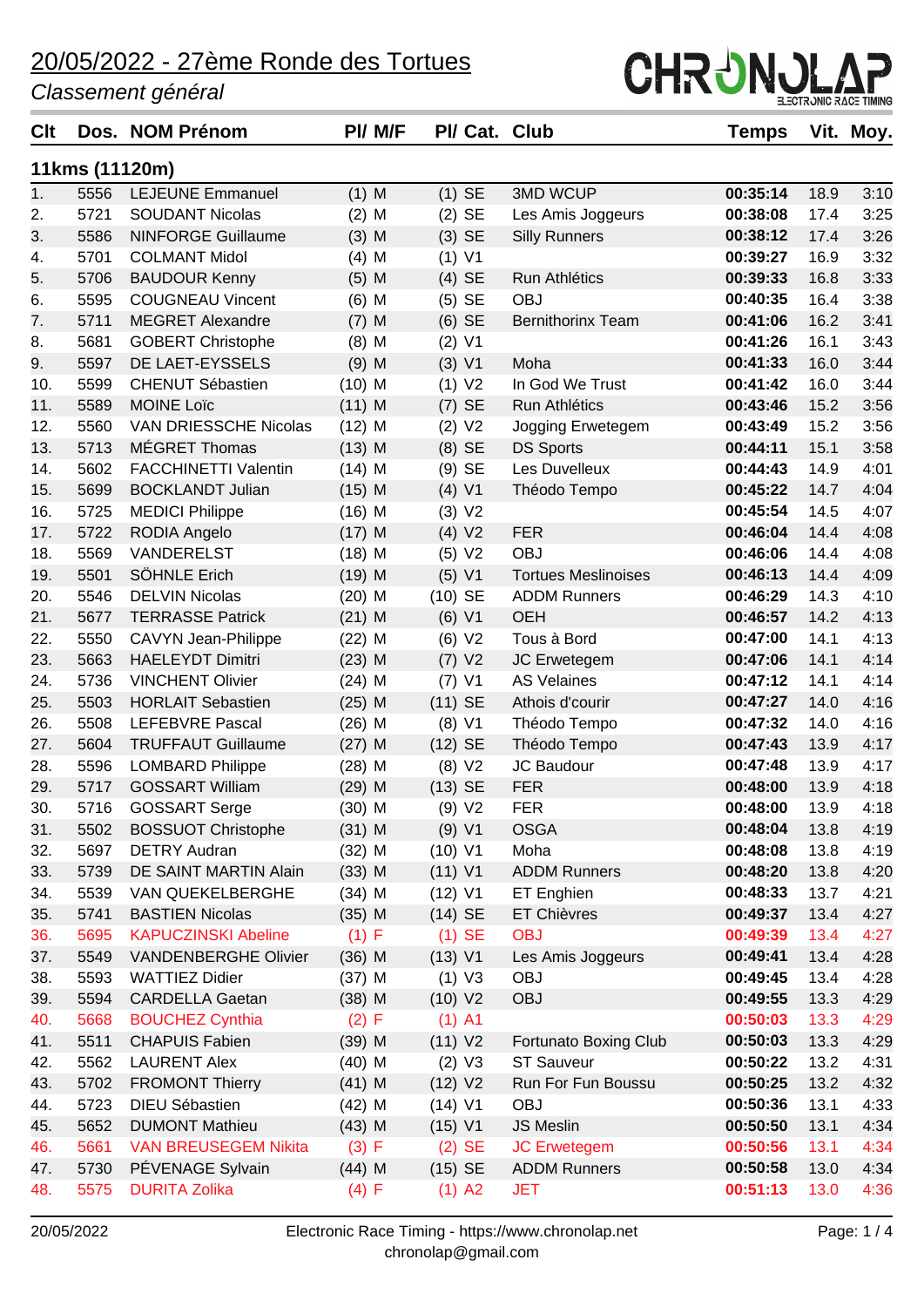### *Classement général*



| Clt |      | Dos. NOM Prénom                |          | PI/ M/F |           |          | PI/ Cat. Club                    | <b>Temps</b> |      | Vit. Moy. |
|-----|------|--------------------------------|----------|---------|-----------|----------|----------------------------------|--------------|------|-----------|
| 49. | 5704 | NICOLAÏ Robert                 | $(45)$ M |         |           | (3) V3   | Soutien aux SP                   | 00:51:14     | 13.0 | 4:36      |
| 50. | 5653 | <b>ALLAERT Timothée</b>        | $(46)$ M |         |           | $(1)$ ES | <b>Tortues Meslinoises</b>       | 00:51:23     | 12.9 | 4:37      |
| 51. | 5582 | <b>BACKAERT Cédric</b>         | $(47)$ M |         | $(16)$ SE |          | Tubize Run                       | 00:51:30     | 12.9 | 4:37      |
| 52. | 5655 | <b>GILBERT Harry</b>           | $(48)$ M |         | (13) V2   |          | Vertigo                          | 00:51:30     | 12.9 | 4:37      |
| 53. | 5707 | <b>URBAIN Lionel</b>           | $(49)$ M |         | $(16)$ V1 |          | Ercies Run                       | 00:51:52     | 12.8 | 4:39      |
| 54. | 5675 | DEGRANSART Johan               | $(50)$ M |         | $(17)$ V1 |          | <b>ETC</b>                       | 00:52:02     | 12.8 | 4:40      |
| 55. | 5581 | <b>TOURNEUR Axel</b>           | $(51)$ M |         | $(17)$ SE |          | Athois d'courir                  | 00:52:07     | 12.8 | 4:41      |
| 56. | 5680 | <b>DE SMET Alexandrine</b>     | (5) F    |         | $(2)$ A1  |          | <b>Tortues Meslinoises / OBJ</b> | 00:52:24     | 12.7 | 4:42      |
| 57. | 5673 | <b>BRIXY Gilles</b>            | $(52)$ M |         | $(18)$ V1 |          | <b>ET Chièvres</b>               | 00:52:24     | 12.7 | 4:42      |
| 58. | 5709 | <b>BERARDINUCCI Renzo</b>      | $(53)$ M |         | (14) V2   |          |                                  | 00:52:26     | 12.7 | 4:42      |
| 59. | 5679 | <b>MICHEL Olivier</b>          | $(54)$ M |         | $(4)$ V3  |          | <b>OBJ</b>                       | 00:52:31     | 12.7 | 4:43      |
| 60. | 5654 | DE MOYTER Wim                  | $(55)$ M |         | (19) V1   |          | Fear                             | 00:52:34     | 12.6 | 4:43      |
| 61. | 5674 | <b>DEMAIRE Laurent</b>         | $(56)$ M |         | $(20)$ V1 |          | Potes ô Maltes                   | 00:52:57     | 12.6 | 4:45      |
| 62. | 5548 | <b>FURNAMI Roberto</b>         | $(57)$ M |         |           | $(5)$ V3 | <b>Tubize Run</b>                | 00:53:01     | 12.5 | 4:46      |
| 63. | 5726 | <b>DELCOIFRE Nicolas</b>       | $(58)$ M |         | $(21)$ V1 |          | Les potes ô moltes               | 00:53:12     | 12.5 | 4:46      |
| 64. | 5647 | <b>SPERLICH Charles</b>        | $(59)$ M |         | $(22)$ V1 |          | JC Baudour                       | 00:53:21     | 12.5 | 4:47      |
| 65. | 5650 | <b>REBELLA Damien</b>          | $(60)$ M |         | $(23)$ V1 |          |                                  | 00:53:21     | 12.5 | 4:47      |
| 66. | 5745 | <b>FLASSE Damien</b>           | $(61)$ M |         | (15) V2   |          | <b>RST Ath</b>                   | 00:53:25     | 12.4 | 4:48      |
| 67. | 5734 | <b>DELITTE Geoffroy</b>        | $(62)$ M |         | $(24)$ V1 |          | <b>ET Chièvres</b>               | 00:53:51     | 12.3 | 4:50      |
| 68. | 5635 | <b>DEMARBAIX Valery</b>        | $(63)$ M |         | $(18)$ SE |          | <b>ET Chièvres</b>               | 00:53:51     | 12.3 | 4:50      |
| 69. | 5588 | RIVIÈRE Pol                    | $(64)$ M |         | $(19)$ SE |          |                                  | 00:53:52     | 12.3 | 4:50      |
| 70. | 5570 | <b>WOUTERS Maxime</b>          | $(65)$ M |         | $(20)$ SE |          | <b>DTC</b>                       | 00:53:58     | 12.3 | 4:51      |
| 71. | 5672 | <b>MARCHESE Fabian</b>         | $(66)$ M |         | (16) V2   |          | <b>OBJ</b>                       | 00:54:02     | 12.3 | 4:51      |
| 72. | 5551 | <b>BURION Gwennaël</b>         | $(67)$ M |         | $(21)$ SE |          | Ercies Run                       | 00:54:06     | 12.3 | 4:51      |
| 73. | 5731 | <b>AMAURY Raphael</b>          | $(68)$ M |         | $(25)$ V1 |          | <b>RST ATM</b>                   | 00:54:09     | 12.3 | 4:52      |
| 74. | 5648 | <b>BUTERA Alfonso</b>          | $(69)$ M |         | (17) V2   |          | Tubize Run                       | 00:54:19     | 12.2 | 4:53      |
| 75. | 5733 | <b>VANHOLE Jean Francois</b>   | $(70)$ M |         | $(26)$ V1 |          |                                  | 00:54:20     | 12.2 | 4:53      |
| 76. | 5727 | <b>DEWITTE Jean Francois</b>   | $(71)$ M |         | $(27)$ V1 |          | <b>Silly Runners</b>             | 00:54:28     | 12.2 | 4:53      |
| 77. | 5506 | <b>PETINI Maurizio</b>         | $(72)$ M |         | (6) V3    |          |                                  | 00:54:32     | 12.2 | 4:54      |
| 78. | 5504 | <b>DEPERCENAIRE Sylvie</b>     | (6) F    |         |           | $(2)$ A2 | Les poulettes du 1480            | 00:54:33     | 12.2 | 4:54      |
| 79. | 5507 | <b>ILARDO Giovanni</b>         | $(73)$ M |         | $(28)$ V1 |          | <b>Tubize Run</b>                | 00:54:35     | 12.2 | 4:54      |
| 80. | 5561 | <b>WELLEKENS Ludo</b>          | $(74)$ M |         | $(29)$ V1 |          | Tubize Run                       | 00:54:48     | 12.1 | 4:55      |
| 81. | 5729 | <b>DUMONT Kevin</b>            | $(75)$ M |         | $(22)$ SE |          |                                  | 00:54:53     | 12.1 | 4:56      |
| 82. | 5747 | <b>DELPLACE Vivian</b>         | $(76)$ M |         | $(23)$ SE |          | Bbêtes de course                 | 00:54:57     | 12.1 | 4:56      |
| 83. | 5740 | <b>CANNOOT Cédric</b>          | $(77)$ M |         | $(30)$ V1 |          |                                  | 00:55:18     | 12.0 | 4:58      |
| 84. | 5645 | <b>DRAPPIER Frédéric</b>       | $(78)$ M |         | (18) V2   |          | <b>Silly Runners</b>             | 00:55:26     | 12.0 | 4:59      |
| 85. | 5656 | <b>DECLERCQ Luc</b>            | $(79)$ M |         | (19) V2   |          | JC Erwetegem                     | 00:55:32     | 12.0 | 4:59      |
| 86. | 5659 | <b>CHOQUET Mélanie</b>         | (7) F    |         | $(3)$ A1  |          | <b>RST Ath</b>                   | 00:55:43     | 11.9 | 5:00      |
| 87. | 5547 | <b>PETERS Quentin</b>          | $(80)$ M |         | $(24)$ SE |          |                                  | 00:55:49     | 11.9 | 5:01      |
| 88. | 5579 | <b>LAURENT Alexandra</b>       | (8) F    |         | $(4)$ A1  |          | <b>SC Coaching</b>               | 00:55:53     | 11.9 | 5:01      |
| 89. | 5592 | <b>DEVLIEGER Frédéric</b>      | $(81)$ M |         | (20) V2   |          | Vertigo                          | 00:55:57     | 11.9 | 5:01      |
| 90. | 5552 | FOHAL Jean-Luc                 | $(82)$ M |         | (21) V2   |          | <b>ET Chièvres</b>               | 00:56:08     | 11.8 | 5:02      |
| 91. | 5703 | <b>BOUGEANT Jean-Pierre</b>    | $(83)$ M |         |           | $(1)$ V4 | Soutien aux SP                   | 00:56:11     | 11.8 | 5:03      |
| 92. | 5712 | <b>MEGRET Patrice</b>          | $(84)$ M |         | (22) V2   |          |                                  | 00:56:27     | 11.8 | 5:04      |
| 93. | 5724 | <b>LEPAPE Alain</b>            | $(85)$ M |         |           | (7) V3   | OBJ                              | 00:56:37     | 11.7 | 5:05      |
| 94. | 5738 | <b>JANSSENS Lidia</b>          | (9) F    |         |           | $(3)$ SE | Potes ô Maltes                   | 00:56:40     | 11.7 | 5:05      |
| 95. | 5698 | <b>PARISIS Marie-Christine</b> | (10) F   |         |           | $(1)$ A3 | <b>ACLO / BJB</b>                | 00:56:41     | 11.7 | 5:05      |
| 96. | 5657 | <b>COLIN Cassandre</b>         | $(11)$ F |         |           | $(4)$ SE |                                  | 00:56:42     | 11.7 | 5:05      |
| 97. | 5553 | <b>LEMOINE Samuel</b>          | $(86)$ M |         | (23) V2   |          | <b>CAP Team</b>                  | 00:56:43     | 11.7 | 5:05      |
| 98. | 5600 | MONTREUIL Frédéric             | $(87)$ M |         | $(31)$ V1 |          | Run For Fun Boussu               | 00:56:57     | 11.7 | 5:07      |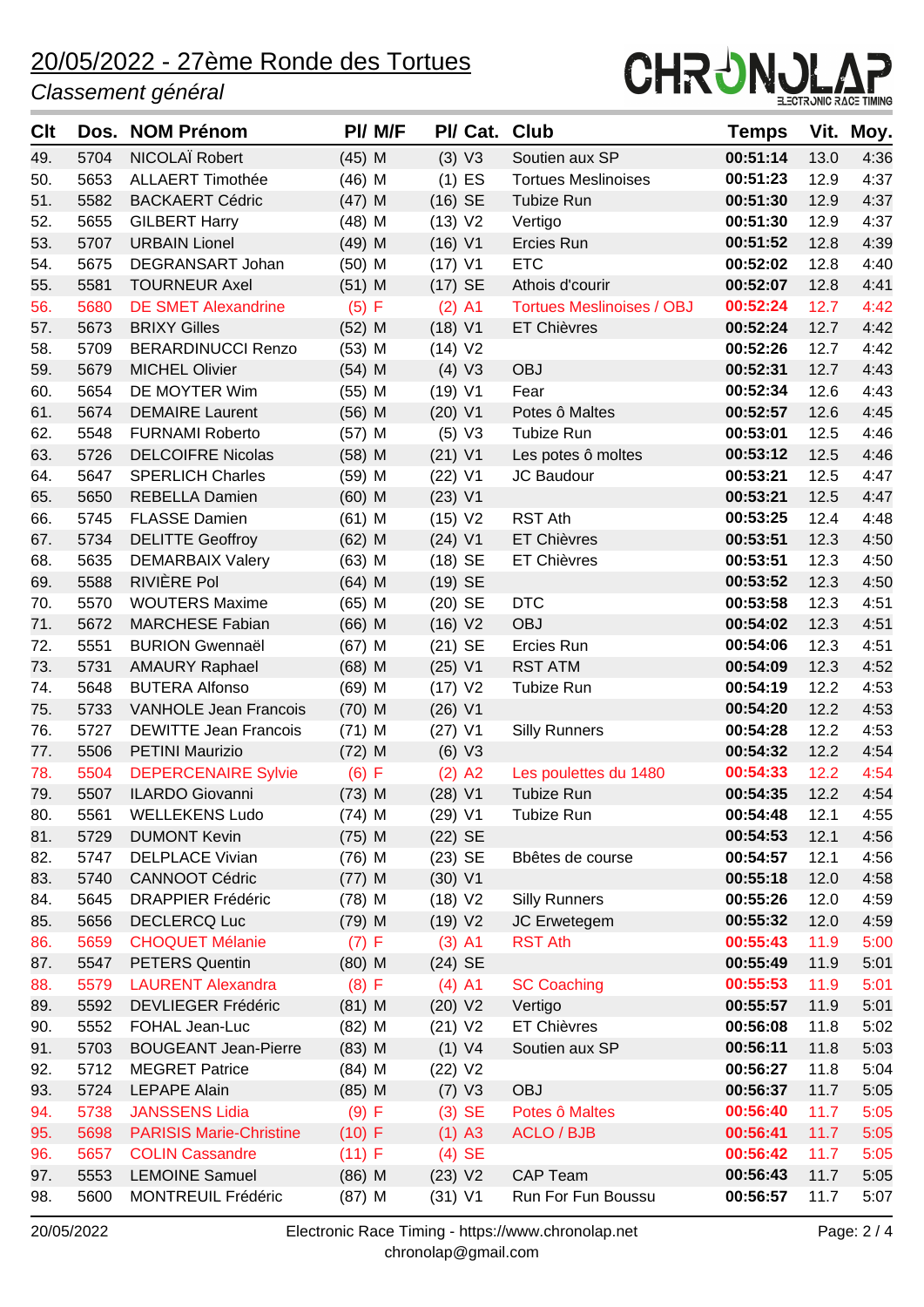### *Classement général*



| <b>Clt</b> |      | Dos. NOM Prénom            |           | PI/ M/F |           |          | PI/ Cat. Club                 | <b>Temps</b> | Vit. | Moy. |
|------------|------|----------------------------|-----------|---------|-----------|----------|-------------------------------|--------------|------|------|
| 99.        | 5694 | <b>HENRIET Alexandre</b>   | $(88)$ M  |         | $(32)$ V1 |          | <b>OBJ</b>                    | 00:57:23     | 11.6 | 5:09 |
| 100.       | 5744 | <b>BONNIER David</b>       | $(89)$ M  |         | $(25)$ SE |          |                               | 00:57:30     | 11.6 | 5:10 |
| 101.       | 5587 | <b>RENAUD Nathalie</b>     | (12) F    |         |           | $(3)$ A2 | Vertigo                       | 00:57:34     | 11.5 | 5:10 |
| 102.       | 5715 | <b>DELEU Patrick</b>       | $(90)$ M  |         |           | (8) V3   | Vertigo                       | 00:57:34     | 11.5 | 5:10 |
| 103.       | 5542 | LELEUX Frédéric            | $(91)$ M  |         | (24) V2   |          |                               | 00:57:36     | 11.5 | 5:10 |
| 104.       | 5573 | <b>ROLLAND Philippe</b>    | $(92)$ M  |         | (25) V2   |          | <b>ADDM Runners</b>           | 00:57:58     | 11.5 | 5:12 |
| 105.       | 5743 | <b>BOISDENGHIEN Loïc</b>   | $(93)$ M  |         | $(26)$ SE |          |                               | 00:57:58     | 11.5 | 5:12 |
| 106.       | 5692 | <b>TREVISAN Laurine</b>    | $(13)$ F  |         |           | $(5)$ SE |                               | 00:58:04     | 11.4 | 5:13 |
| 107.       | 5735 | <b>DUQUESNE Raphael</b>    | $(94)$ M  |         | (33) V1   |          | Les Duvelleux                 | 00:58:23     | 11.4 | 5:14 |
| 108.       | 5708 | <b>URBAIN Nicolas</b>      | $(95)$ M  |         | $(27)$ SE |          | Ercies Run                    | 00:58:23     | 11.4 | 5:14 |
| 109.       | 5669 | <b>NURRA Massimo</b>       | $(96)$ M  |         | $(28)$ SE |          | Ercies Run / Up               | 00:58:25     | 11.4 | 5:15 |
| 110.       | 5685 | PRONNIER Dominique         | $(97)$ M  |         |           | (9) V3   |                               | 00:58:43     | 11.3 | 5:16 |
| 111.       | 5696 | <b>COCU</b> Ingrid         | (14) F    |         |           | $(4)$ A2 | <b>Ercies Run</b>             | 00:58:55     | 11.3 | 5:17 |
| 112.       | 5714 | <b>DELEU Karin</b>         | (15) F    |         |           | $(6)$ SE | Vertigo                       | 00:59:01     | 11.3 | 5:18 |
| 113.       | 5640 | <b>CAUVIN Marylène</b>     | (16) F    |         |           | $(5)$ A2 | <b>JCPMF Lessines</b>         | 00:59:20     | 11.2 | 5:20 |
| 114.       | 5732 | CLAUSE John John           | $(98)$ M  |         | $(34)$ V1 |          | <b>JCPMF Lessines</b>         | 00:59:21     | 11.2 | 5:20 |
| 115.       | 5564 | WILLOCQ Jean-Luc           | $(99)$ M  |         | (26) V2   |          | Run O Smatch                  | 00:59:21     | 11.2 | 5:20 |
| 116.       | 5639 | <b>VERSCHELDE Caroline</b> | (17) F    |         | $(5)$ A1  |          | Vertigo                       | 00:59:34     | 11.2 | 5:21 |
| 117.       | 5543 | <b>FRICQ David</b>         | $(100)$ M |         | $(35)$ V1 |          | <b>GS Coaching</b>            | 00:59:42     | 11.1 | 5:22 |
| 118.       | 5665 | <b>ANSCIAUX Guillaume</b>  | $(101)$ M |         | $(29)$ SE |          |                               | 00:59:43     | 11.1 | 5:22 |
| 119.       | 5598 | <b>VINCENT Véronique</b>   | (18) F    |         | $(6)$ A1  |          |                               | 00:59:55     | 11.1 | 5:23 |
| 120.       | 5690 | <b>LAENENS Francis</b>     | $(102)$ M |         |           | (2) V4   | AXA Team                      | 01:00:18     | 11.0 | 5:25 |
| 121.       | 5691 | VANDERMEULEN               | $(103)$ M |         | (10) V3   |          | <b>Tortues Meslinoises</b>    | 01:00:43     | 10.9 | 5:27 |
| 122.       | 5583 | <b>VAN BREUSEGEM Sien</b>  | (19) F    |         |           | $(7)$ SE | <b>JC Erwetegem</b>           | 01:01:15     | 10.8 | 5:30 |
| 123.       | 5568 | VANDERZWALMEN              | $(104)$ M |         | $(30)$ SE |          |                               | 01:01:25     | 10.8 | 5:31 |
| 124.       | 5649 | <b>HOC Geoffrey</b>        | $(105)$ M |         | $(36)$ V1 |          | <b>GS Coaching</b>            | 01:01:26     | 10.8 | 5:31 |
| 125.       | 5541 | <b>DERIDDER Anne-Lise</b>  | $(20)$ F  |         |           | $(8)$ SE | <b>ET Enghien</b>             | 01:01:28     | 10.8 | 5:31 |
| 126.       | 5676 | <b>LEBEC Melany</b>        | (21) F    |         | $(7)$ A1  |          | <b>Silly Runners</b>          | 01:01:29     | 10.8 | 5:31 |
| 127.       | 5035 | <b>VANCOMPERNOLLE Tine</b> | (22) F    |         |           | $(9)$ SE | <b>Tubize Run</b>             | 01:01:50     | 10.7 | 5:33 |
| 128.       | 5658 | <b>PIRARD Stéphanie</b>    | $(23)$ F  |         | $(8)$ A1  |          | <b>RST Ath</b>                | 01:01:54     | 10.7 | 5:33 |
| 129.       | 5544 | <b>DELIGNE David</b>       | $(106)$ M |         | (27) V2   |          | Vertigo                       | 01:02:03     | 10.7 | 5:34 |
| 130.       | 5557 | <b>TRANCHANT Olivier</b>   | $(107)$ M |         | (28) V2   |          | Ercies Run                    | 01:02:11     | 10.7 | 5:35 |
| 131.       | 5580 | <b>DEGAVRE Caroline</b>    | (24) F    |         | $(9)$ A1  |          | Vertigo                       | 01:02:12     | 10.7 | 5:35 |
| 132.       | 5563 | <b>BERGERET Sébastien</b>  | $(108)$ M |         | $(37)$ V1 |          | ET Chièvres                   | 01:02:48     | 10.6 | 5:38 |
| 133.       | 5742 | <b>OCKERMAN Sammy</b>      | $(109)$ M |         | $(31)$ SE |          |                               | 01:02:52     | 10.6 | 5:39 |
| 134.       | 5558 | VAN CAENEGEM Geert         | $(110)$ M |         | (29) V2   |          | Jogging Erwetegem             | 01:03:10     | 10.5 | 5:40 |
| 135.       | 5686 | <b>JANSSENS Roland</b>     | $(111)$ M |         | (11) V3   |          | <b>Tortues Meslinoises</b>    | 01:03:34     | 10.4 | 5:42 |
| 136.       | 5737 | <b>WANNEZ Stéphanie</b>    | (25) F    |         | $(10)$ A1 |          | Bbêtes de course              | 01:03:35     | 10.4 | 5:43 |
| 137.       | 5512 | <b>HAMDOUN Laura</b>       | $(26)$ F  |         | $(11)$ A1 |          | Les Bbetes de course          | 01:03:35     | 10.4 | 5:43 |
| 138.       | 5638 | <b>WELSCHEN Anne</b>       | (27) F    |         |           | $(6)$ A2 | Vertigo                       | 01:04:07     | 10.4 | 5:45 |
| 139.       | 5700 | LÉTÉ Julie                 | (28) F    |         | $(12)$ A1 |          | SG3A                          | 01:04:42     | 10.3 | 5:49 |
| 140.       | 5667 | <b>BODSON Carol</b>        | (29) F    |         |           | $(7)$ A2 | <b>JCPMF Lessines</b>         | 01:04:42     | 10.3 | 5:49 |
| 141.       | 5505 | <b>PETINI Carlo</b>        | $(112)$ M |         | (30) V2   |          |                               | 01:05:03     | 10.2 | 5:50 |
| 142.       | 5603 | <b>BRAQUENIER Claire</b>   | $(30)$ F  |         | $(10)$ SE |          | <b>Théodo Tempo</b>           | 01:05:56     | 10.1 | 5:55 |
| 143.       | 5545 | <b>WIELEMANS Daniel</b>    | $(113)$ M |         | (31) V2   |          | Bbêtes de course              | 01:06:05     | 10.0 | 5:56 |
| 144.       | 5710 | <b>DESMEDT Amandine</b>    | (31) F    |         | $(11)$ SE |          | Les Trottineurs de Soignies   | 01:06:09     | 10.0 | 5:56 |
| 145.       | 5571 | <b>THORNTON Geoffrey</b>   | $(114)$ M |         | $(38)$ V1 |          | <b>Team Mahia Trottineurs</b> | 01:06:10     | 10.0 | 5:56 |
| 146.       | 5651 | <b>POULART Valérie</b>     | (32) F    |         | $(13)$ A1 |          |                               | 01:06:12     | 10.0 | 5:57 |
| 147.       | 5687 | <b>URBAIN Ginette</b>      | (33) F    |         |           | $(1)$ A4 | <b>JC Baudour</b>             | 01:06:27     | 10.0 | 5:58 |
| 148.       | 5510 | <b>DEPLUVEREZ Katrien</b>  | (34) F    |         | $(14)$ A1 |          |                               | 01:06:34     | 10.0 | 5:59 |